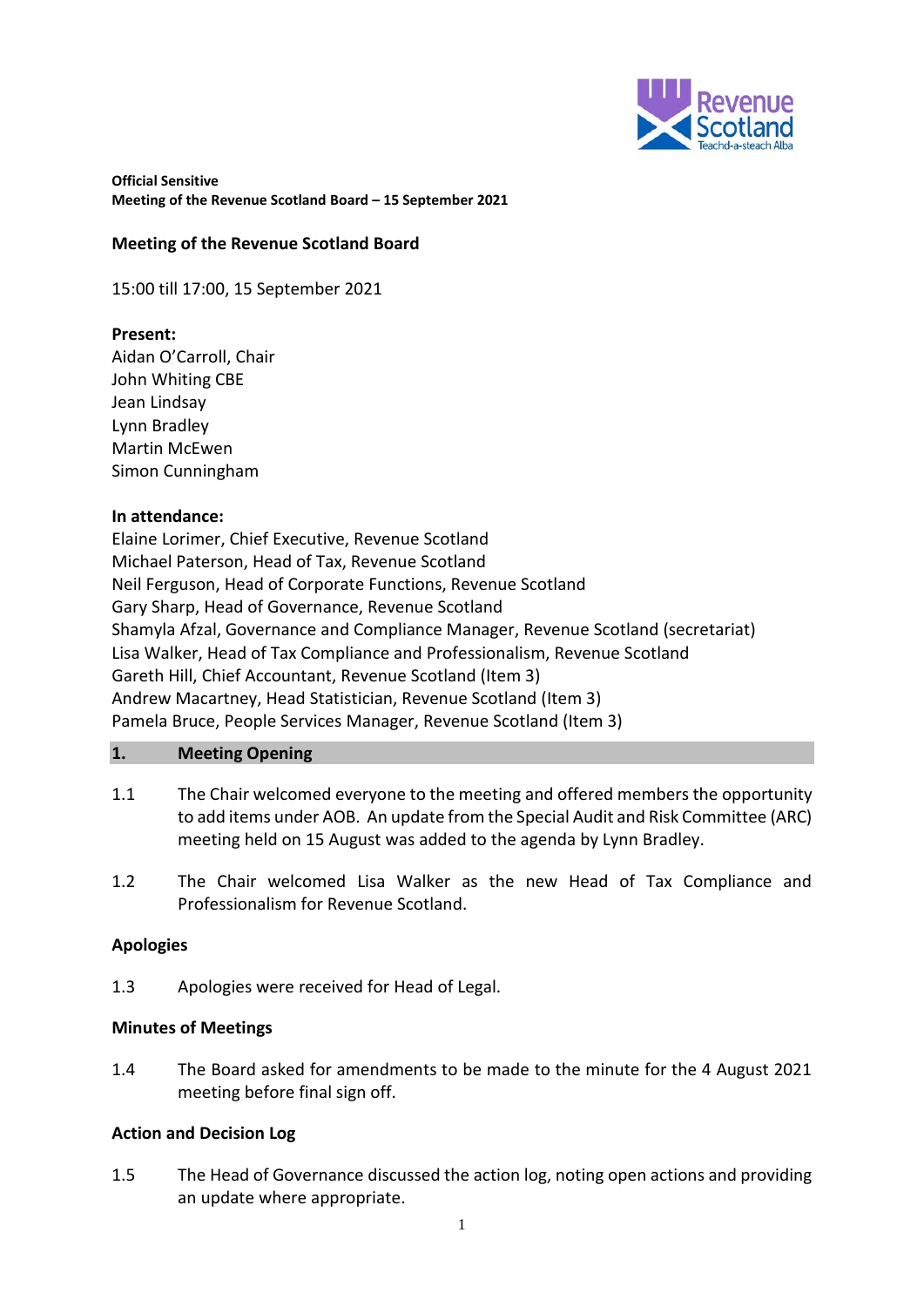- 1.6 It was agreed that actions **A001/21, A008/21, A031/21 A035/21, A036/21, A037/21, A038/21, A030/21, A040/21, A041/21, A043/21, A044/21, A045/21, A046/21, A048/21 and A049/21** should close.
- 1.7 It was agreed that actions **A031/20, A049/20, A056/20, A005/21, A009/21, A028/21, A042/21** were to remain open.
- 1.8 It was agreed that actions **A002/21** and **A037/21 would transfer to the Executive**  and **A047/21** would transfer to SEC.

# **New Declarations of Interest**

1.9 There were no new declarations of interest.

**Action –** Further amendments to be made to the draft minute of the 4 August meeting a revised draft and circulated for final sign off.

**Action –** Head of Governance to report back to Chair on progress with the Climate Change Report and Green Strategy and whether the Board can see a draft prior to COP26 conference. **Action –** Secretariat to amend the action log as agreed.

**Action** – Report on progress of litigation expenses and position of debt write off (A031/21) at 3 November Board meeting.

# **2. Chair Update** (Oral)

- 2.1 The Chair confirmed initial meetings with both the Director of Tax Policy and Director General Scottish Exchequer had taken place with regular quarterly meetings now in place.
- 2.2 A number of issues were discussed including: resourcing, ensuring we have a good succession policy in place, ensuring support from other parts of the Civil Service is available when required; the need for effective legislation and appropriate drafting.
- 2.3 The Chair informed the group that work around Board recruitment is progressing as a priority and a further update would be provided at the end of the meeting.

# **3. Strategic Matters – Update (Chief Executive Report)**

- 3.1 The Chief Executive opened this item making reference to the CEO report.
- 3.2 She updated Board members on her and the Chair's recent meetings with Mr Arthur, Minister for Public Finance, Planning and Community Wealth and Ms Forbes, Cabinet Secretary for Finance and the Economy.
- 3.3 Both were extremely productive meetings with a continued commitment to regular dialogue being reaffirmed. Ms Forbes showed a particular interest in exploring how Revenue Scotland might support the delivery of the recently published Programme for Government.
- 3.4 Following this, Board members agreed that they should have a workshop to discuss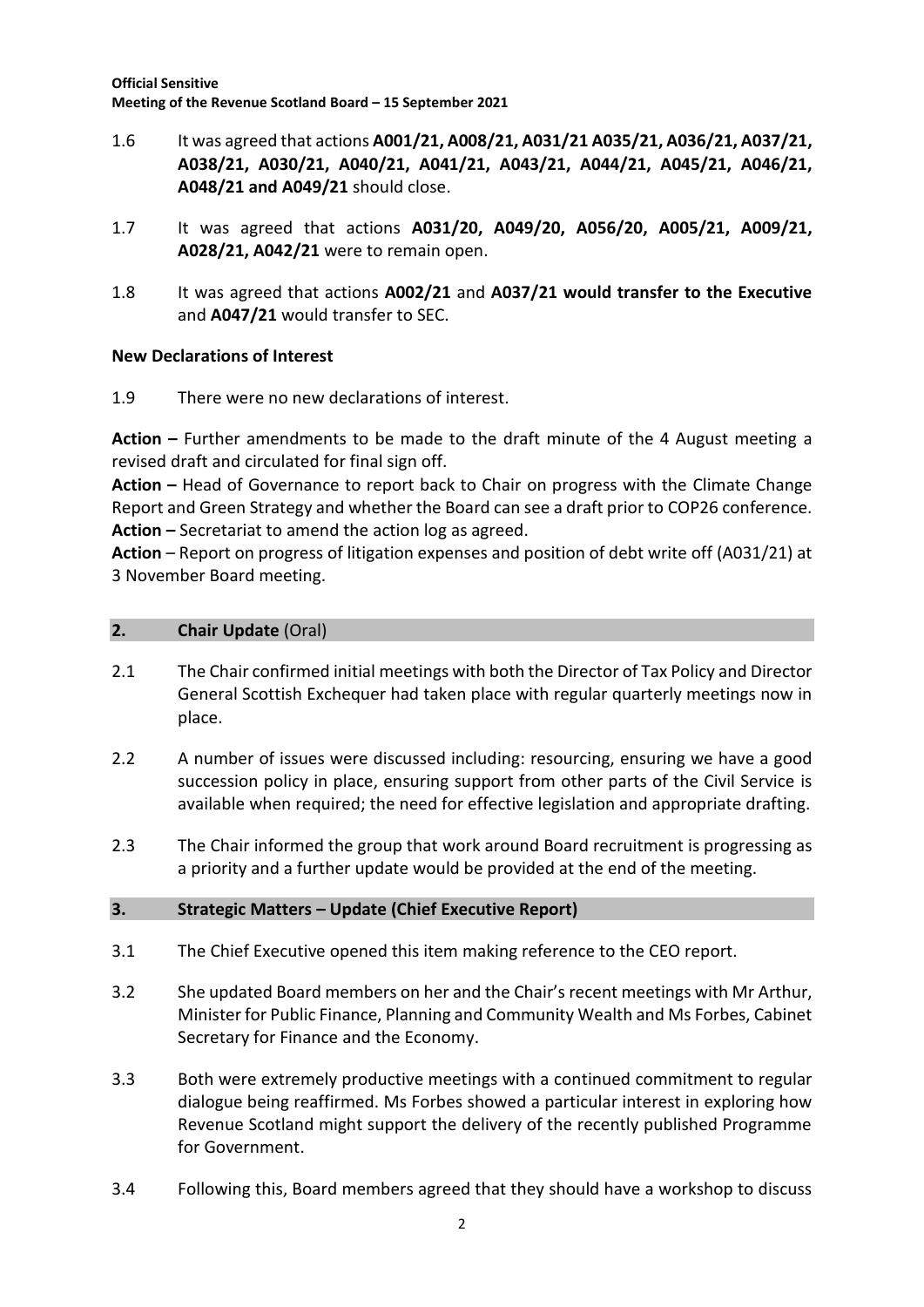the ambition of Revenue Scotland and building this capability into the organisation with a view to going back to the Cabinet Secretary. The Chair suggested holding the workshop as early as feasible.

3.5 The Board congratulated the Chief Executive and the team on continuing to raise the profile of the organisation with Ministers.

**Action –** Arrangements are to be put in place for the Board and the Executive Team to come together in a workshop to explore opportunities to grow the ambition of Revenue Scotland as articulated in the Corporate Plan 2021-24, enhance the capability and capacity and to explore possible new responsibilities.

# Government Update

- 3.6 The Chief Executive updated Board members on the Programme for Government and the Co-operation Agreement with the Green Party.
- 3.7 As part of planning, the Chief Executive asked for a steer from the Board on what the Executive Team should focus its efforts towards in terms of supporting the Programme for Government.
- 3.8 The Chair confirmed the need to concentrate on key areas including Aggregates Levy, monitoring developments with Air Departure Tax and continuing to explore where the capability and capacity of Revenue Scotland could add value.
- 3.9 The Chief Executive welcomed the response from the Board.

**Action –** The Chair and Chief Executive to consider arranging meeting senior politicians as part of outreach to support the Corporate Plan and PFG outcomes.

# Corporate Update

3.10 The Head of Corporate Functions updated the Board members and confirmed that the Corporate Plan was awaiting Ministerial approval.

## Tax Policy Update

3.11 The Head of Tax updated Board members on progress around legislative changes.

## Litigation and Legal Updates

3.12 The Head of Tax confirmed that a decision was still awaited for the SLfT tribunal case and that the Board would be advised of the decision as soon as it was issued.

# Futures Project

3.13 This item was introduced by the Chief Executive where she explained that the highest risk to Revenue Scotland meeting the timetable outlined was the impact of any changes to Scottish Government guidance in the light of COVID-19. If restrictions were to be increased, causing delays to the return to the office, the mitigation would be staff continue to work from home and the office remain closed.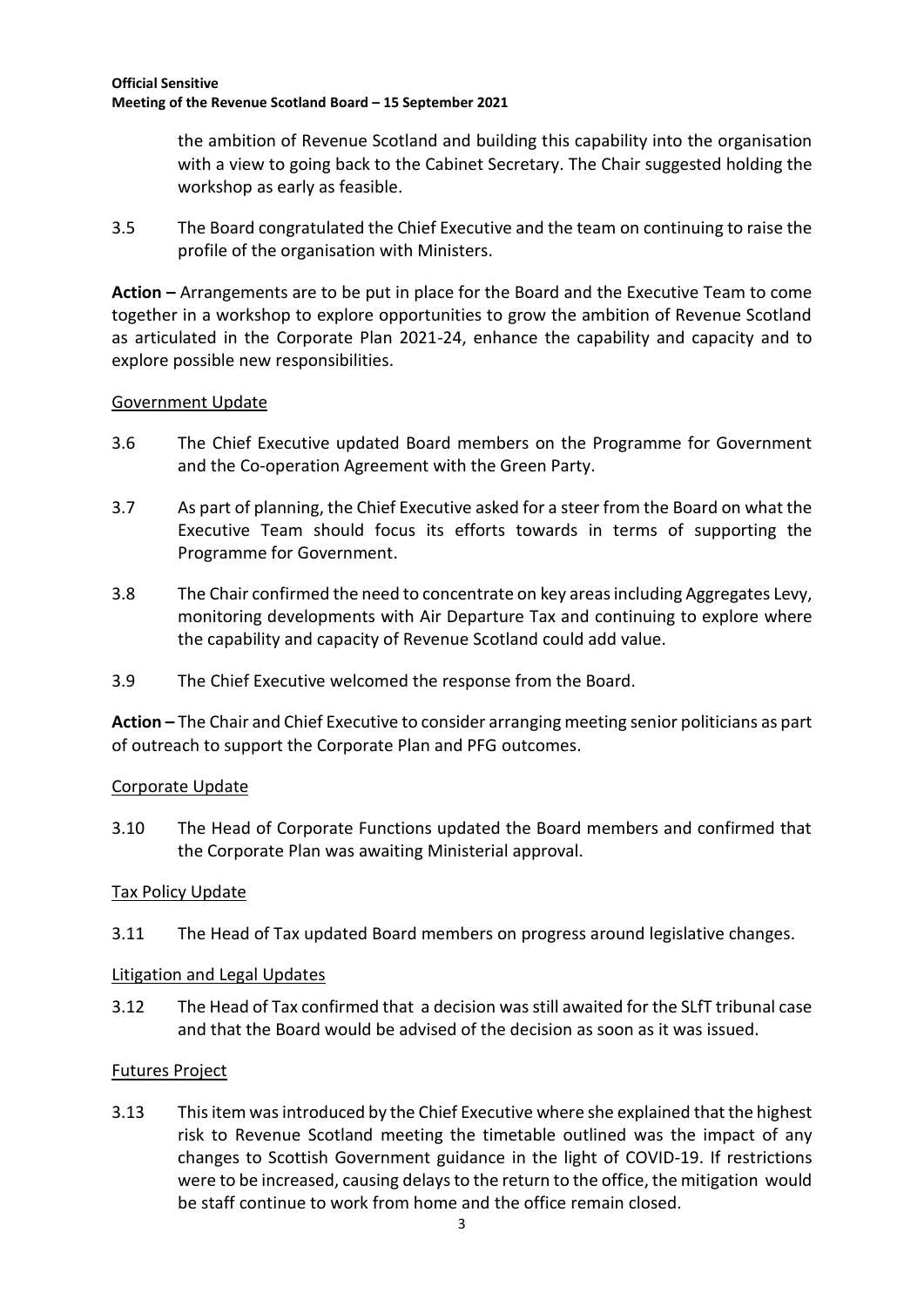- 3.14 The Chief Executive explained that Revenue Scotland isfollowing the approach taken by Scottish Government in relation to core SG staff, with the opening up of Victoria Quay on a limited basis where their staff are only able to access the office for Health and Wellbeing reasons or essential business need. For Revenue Scotland this is around 10% of the staff.
- 3.15 The Chief Executive confirmed that Revenue Scotland will be following a 3-phase approach, the first phase being that staff who need to return to the office for a Health and Wellbeing reason as informed by the recent staff preference exercise and discussion with their line manager. Staff have been updated and advised on the specifics of this plan.
- 3.16 Jean Lindsay asked if consultation was required with the Trade Unions. The Chief Executive explained the approach that had been taken in sharing the plans with the Trade Unions and that as Terms and Conditions of staff contracts were not changing, there was no requirement for formal consultation.
- 3.17 The Chief Executive further explained that from a Health and Safety perspective, trade unions will visit the office so that they could satisfy themselves that all reasonable safe working and appropriate measures have been taken.
- 3.18 The Chief Executive then highlighted the criteria for evaluating the pilot and introduced the Futures Hybrid Working Pilot Evaluation Framework and Futures Highlight Report. She explained that the basis of the evaluation criteria wasthe Ernst Young (EY) report which had then been further developed by staff. The purpose of the pilot was to provide evidence to test the assumptions that had been made in arriving at the conclusion that the best option for a future operating model was a hybrid model of working.
- 3.19 Martin McEwen confirmed that the proposal provided was considered and well balanced.
- 3.20 Lynn Bradley also commented on it being an excellent document and very clear in explaining the measures taken, however she felt it was missing was the measure of impact on the Board and home working.
- 3.21 Jean Lyndsay also found this to be a thorough piece of work and in order to be as comprehensive as possible, asked that the following points should be considered for inclusion to Annex B; namely:
	- To further demonstrate that staff wellbeing is being supported, add data on sickness absences;
	- In order to demonstrate that staff have a healthy work life balance, it would be worth confirming that all staff operated on flexi;
	- To support the statement on inclusive organisation, include exit interview feedback and also appropriate details of any grievances raised; and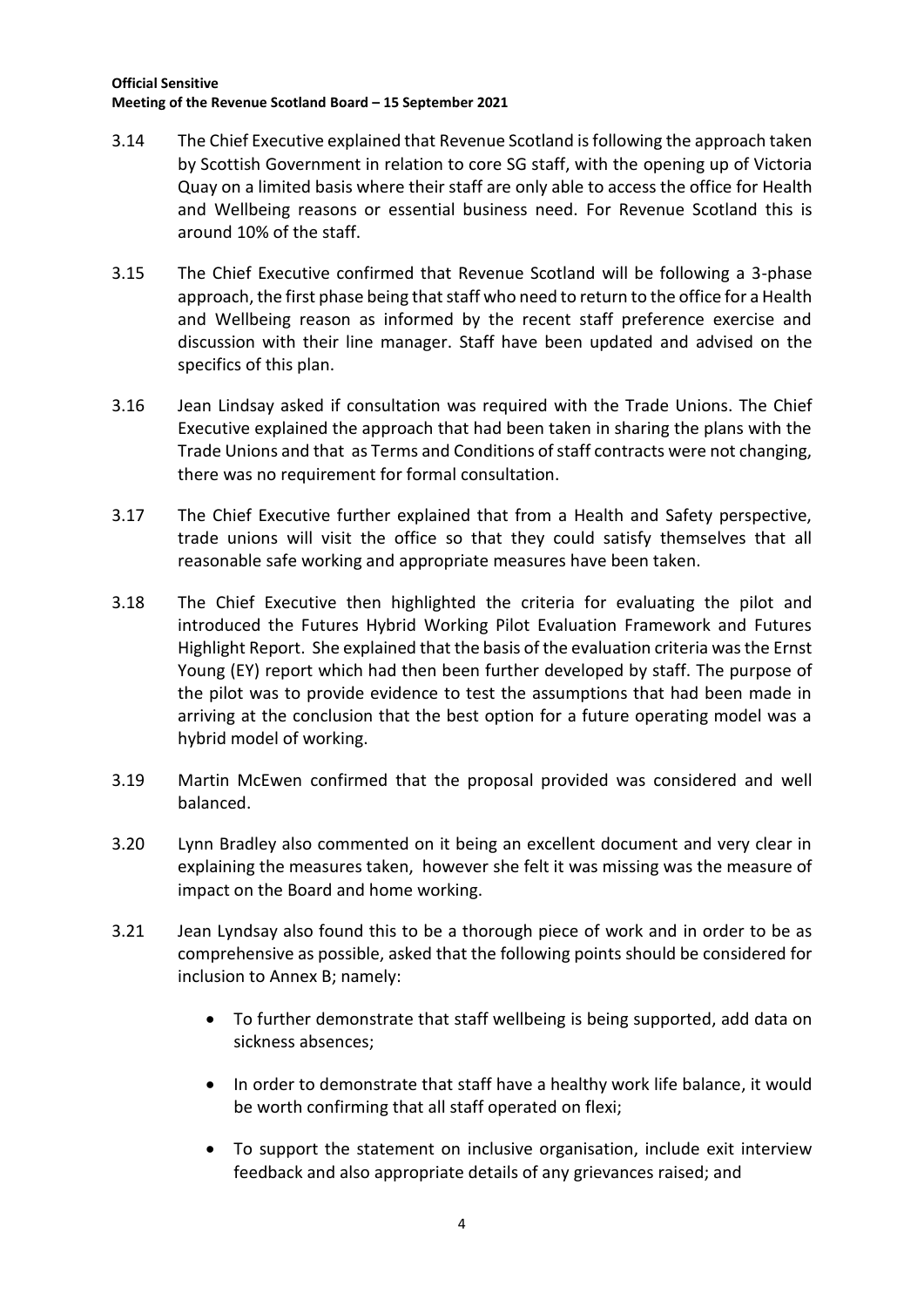- On workforce diversity, provide workforce diversity data.
- 3.22 The Chief Executive explained that all teams have had in-depth conversations about optimal working and following from that what tasks should be performed at the office and what can best be done from home. This information has informed the planning for the pilot and the evaluation criteria. She suggested that the Board should consider having a similar structured conversation about how they want to operate through the pilot. This can be facilitated so that their feedback can be included within the evaluation.
- 3.23 Simon Cunningham asked about the arrangements for reporting progress to the Board. The Chief Executive clarified that given she has delegation from the Board to act on this, she will keep the Board informed and if risks emerge, then they will be highlighted accordingly.
- 3.24 The Chair welcomed the overview provided and endorsed all comments made by Board members that this had been a thorough excellent piece of work.

**Action –** Andrew Macartney to review the evaluation criteria in the light of the discussion and include the Board feedback within it.

**Decision –** The Board approved the proposal presented and the evaluation criteria and asked the Executive Team to progress this as planned.

## **4. Significant Litigation Case (Oral Update)**

- 4.1 The Head of Tax explained that a decision is awaited and as soon as this was received, the Board would be notified.
- 4.2 He proceeded to provide a brief outline of the future cases in the pipeline.

#### **5. Update from Special ARC meeting**

- 5.1 Lynn Bradley updated Board members on a special meeting of the ARC which took place on 15 August 2021 to discuss the Annual Report and Accounts. She commented on how the Report has continued to improve over time albeit key parts of the document were not available at the time.
- 5.2 It was noted that the outcome of the significant tribunal case will be critical to the Report and how we treat such a critical case in relation to accounts.
- 5.3 The Board discussed the layout of the Report and the Head of Governance confirmed he would be engaging with Martin McEwen on the design of the publication as agreed.

**Action –** Meeting to be arranged between Head of Governance and Martin McEwen to discuss the design opportunities for the draft Annual Report and Accounts.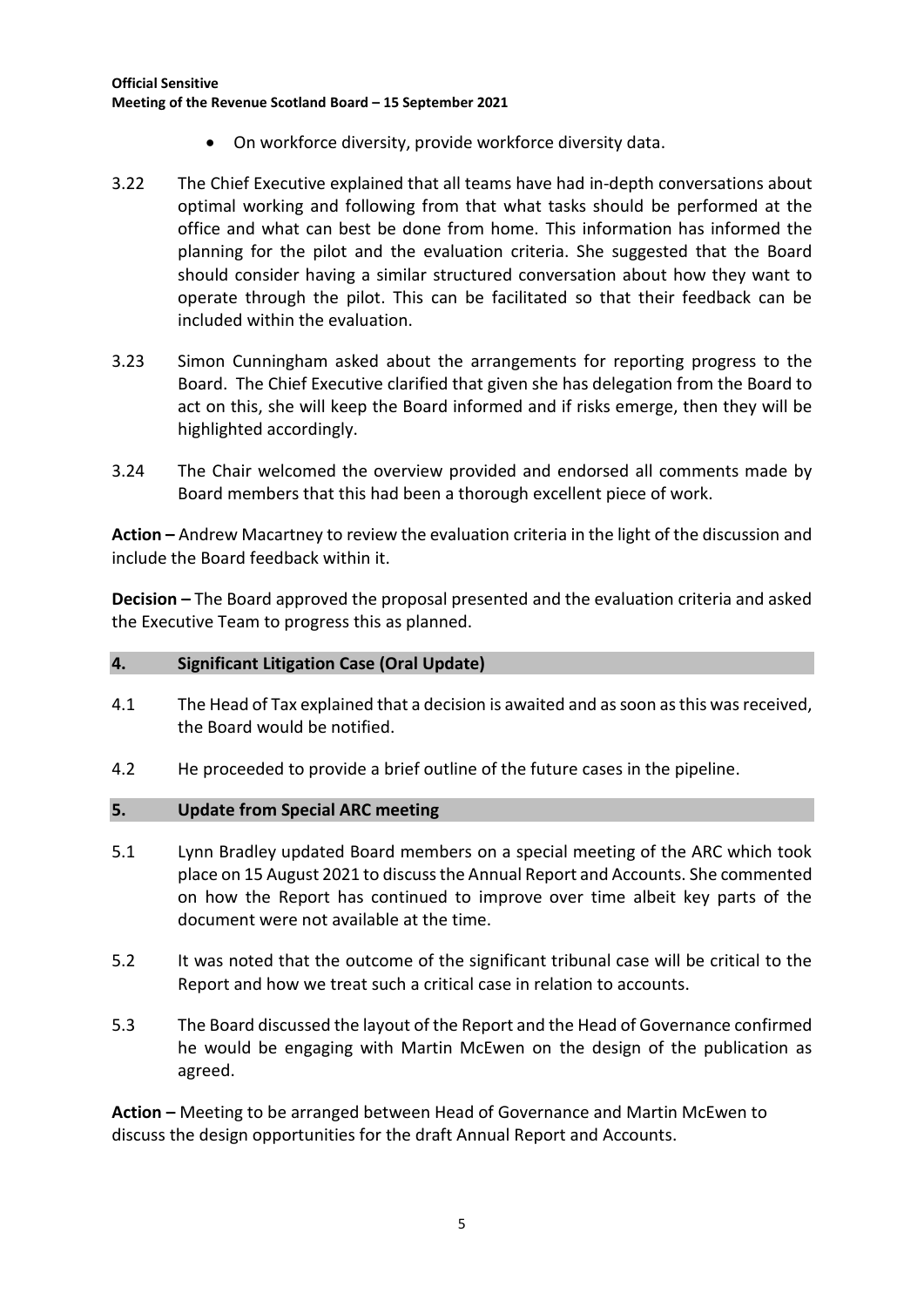#### **6. Tax Policy Framework**

- 6.1 The Chair introduced this item explaining that contributions have been made to the Tax Policy Framework both as a group and individually by John Whiting. The Chief Executive explained that the Tax Policy Framework has now been published by Scottish Government for consultation. Mr Arthur has written out to a number of organisations inviting feedback. She asked the Board for views on whether and how Revenue Scotland should respond to the consultation.
- 6.2 The Board discussed the feedback which had been provided previously on the document and it was agreed it was important to continue the positive dialogue with Scottish Government.
- 6.3 John Whiting explained that he had also had a discussion with the drafting team in a private capacity.
- 6.4 It was agreed that that Revenue Scotland had an important role to play in helping to inform the framework and to be positively collaborating through each stage of the process. **Action** – CEO to follow up discussion with Scottish Government policy officials and in the light of this, determine with Board members the content of any consultation response.

#### **7. AOB**

- 7.1 The Chair updated Board members on the Public Appointment Recruitment Campaign to appoint three new Board members.
- 7.2 The Chair confirmed that a timeline has been established over which the recruitment process will take place; established the representatives for the recruitment panel; and the process of selecting a search agency had commenced.
- 7.3 The earliest Board members can be appointed is March 2022, which would give the current Board a governance challenge in terms of operating within quorum. The Chair explained that he would shortly have a proposal to bring to the Board offering a solution.
- 7.4 With regards to the skills set of the Board, an analysis exercise will be undertaken as a separately, informed by best practice. This would assist in identifying the skills the Board are looking for.

## **8. Homologation of Actions and Decisions from 12 October Teleconference**

- 8.1 The following action and decision resulted from the 12 October Teleconference.
- 8.2 On the review of delegations to the CEO previously agreed in May 2021 in relation to the ongoing litigation case, the Board agreed to:

(a)Delegate to the CEO the decision making authority in relation to the management of the litigation; and